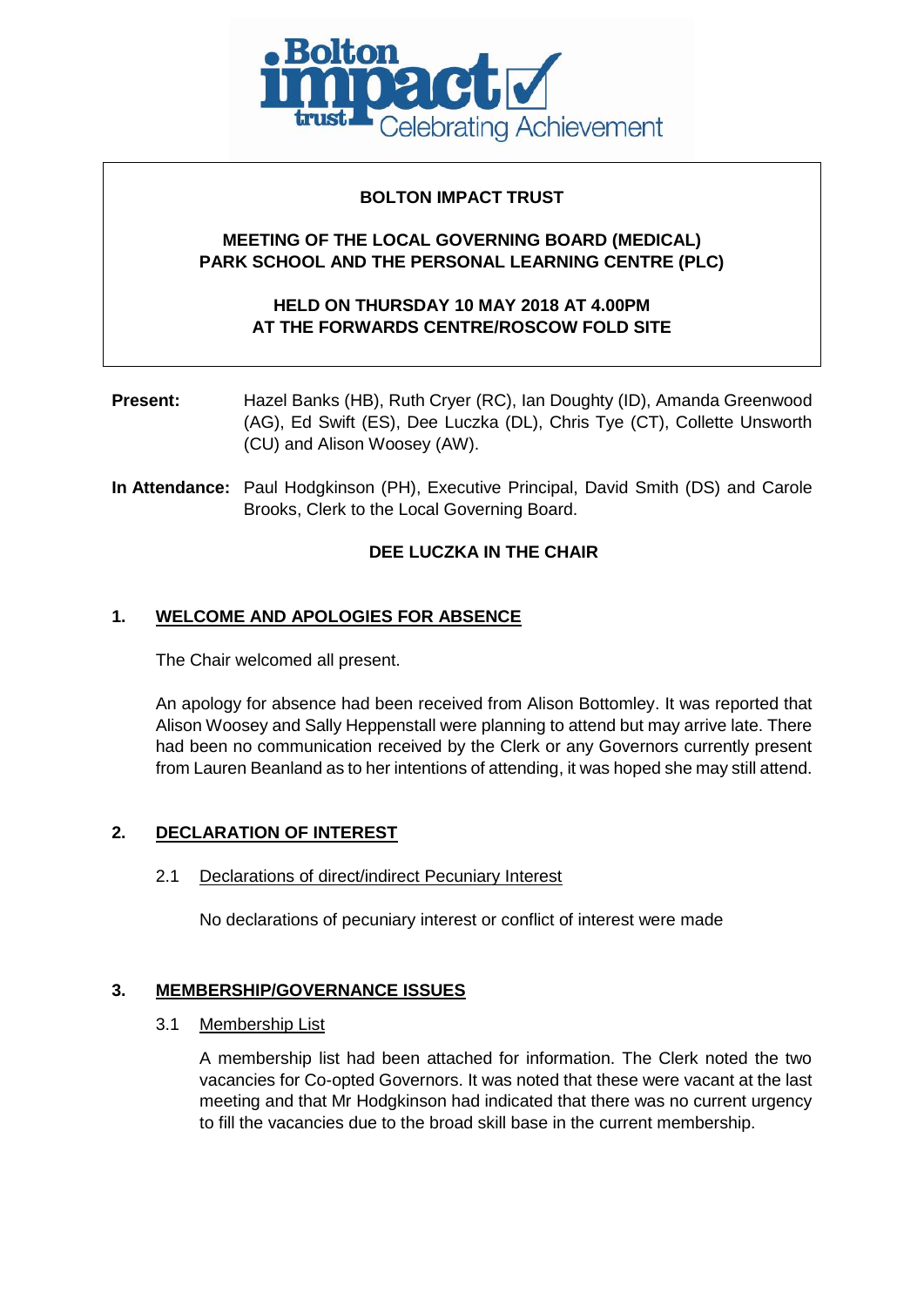Governors discussed the recent skills audit that had been undertaken. It was noted that the audit had been completed before a number of new Governors had been appointed and therefore felt it may be an idea to re-run this to re=confirm any gaps in skills.

DS agreed that this could be undertaken if it was felt necessary.

Mr Hodgkinson concurred the above detail but noted concerns that there had been attendance issues from some Governors for their link Governor role and also attendance to LGB meetings. Whilst it was understood that their absences had been for a number of reasons including work and personal pressures it was emphasised that commitment to the Governance role was paramount.

PH stated that all Governors had been assigned a link responsibility linked to Ofsted categories and it was important that these roles were carried out in order to provide the required challenge and meet Ofsted expectations.

PH informed Governors that with this in mind he felt it necessary to meet with the absentees to determine their commitment to the role and if necessary re-assign their link responsibilities to other Governors to ensure they were fully met.

PH suggested that he also meet with the Chair, HB and AW as Academy Leads to determine link Governor visit attendance and further discuss this concern.

The Chair noted that if the academy was inspected by Ofsted, Governors were required to have strength and knowledge of the setting and their specific link area to be able to respond and articulate effectively.

# **Action:**

- i) PH to meet with all absent Governors to determine their commitment to their role and impress the importance of their attendance to meetings and visits to their specific link area.
- ii) PH, DL HB and AW to meet to further discuss the Link Governor monitoring roles.

## 3.2 Bolton Governance Gateway Acceptance Form

The Clerk requested that any Governor that had not signed the acceptance form to do so and ensure that this is returned to her before the end of the meeting. Copies of the form were made available as required.

DS duly completed the required form

**Action:** Sally Heppenstall to complete the acceptance form and return to the Clerk at the earliest opportunity. (Clerk to bring a copy of the form to next meeting if not received beforehand).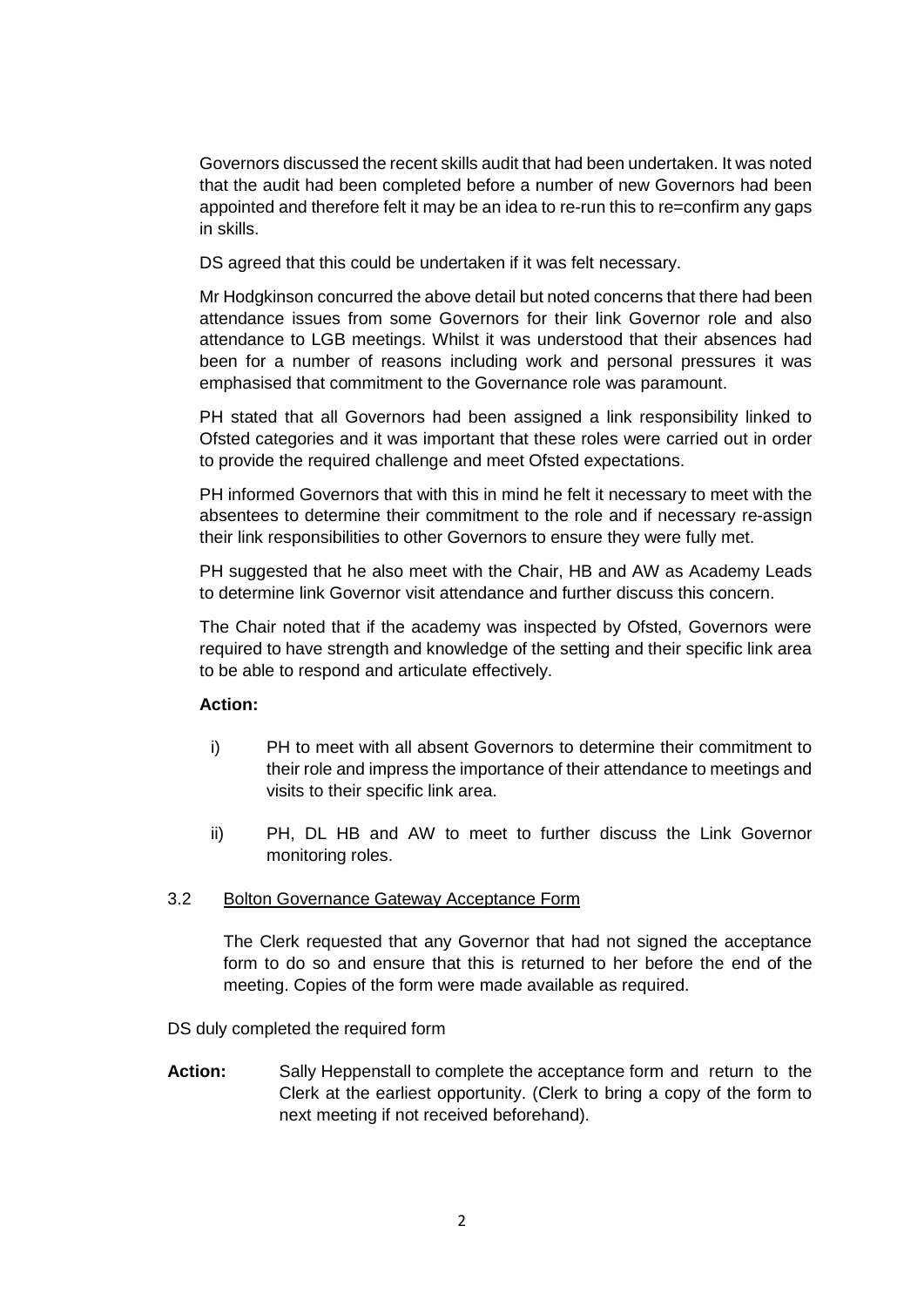# 3.3 Declaration of Eligibility Form

The Clerk tabled a copy of the revised Declaration of Eligibility form to all Governors for their completion and return to the Clerk before the end of the meeting. It was noted that this form had recently been adapted specifically for Academies.

Action: Clerk to bring copies of the form to the next meeting for any absent Governors to complete.

# **4. MINUTES OF THE LAST MEETING AND MATTERS ARISING**

Governors had received a copy of the minutes of the Spring term Local Governing Board (LGB) meeting held on 15 February 2018 for their review and approval.

Governors reviewed and approved the minutes as a correct record.

Dl (Chair) thanked Ian Doughty for Chairing the meeting, noting that her late arrival had been for unforeseen circumstances relating to work.

Alison Woosey arrived at the meeting.

#### **Matters Arising**

Governors confirmed that there were no matters arising from the minutes that were not covered within the current agenda.

Comments were made in relation to the following items:

#### Governor Training, minute number 7.2

The Chair asked the newly appointed Governors if they had attended induction training. AG and RC had both looked at the Governor Exchange site but had been unable to access training details and had therefore not booked on to date.

#### **Action:**

- i) RC and AG to make the necessary arrangements to book on to the new Governor induction training.
- ii) DS to contact Marie Foley, Governor training Officer to advise her of the booking issues.

#### BIT Academy Conference

PH reported that the Trust were arranging a LGB Conference for the late summer term for all staff and Governors, in order to prepare for a forth coming Ofsted Inspection. The date was to be confirmed and invites would be circulated in due course.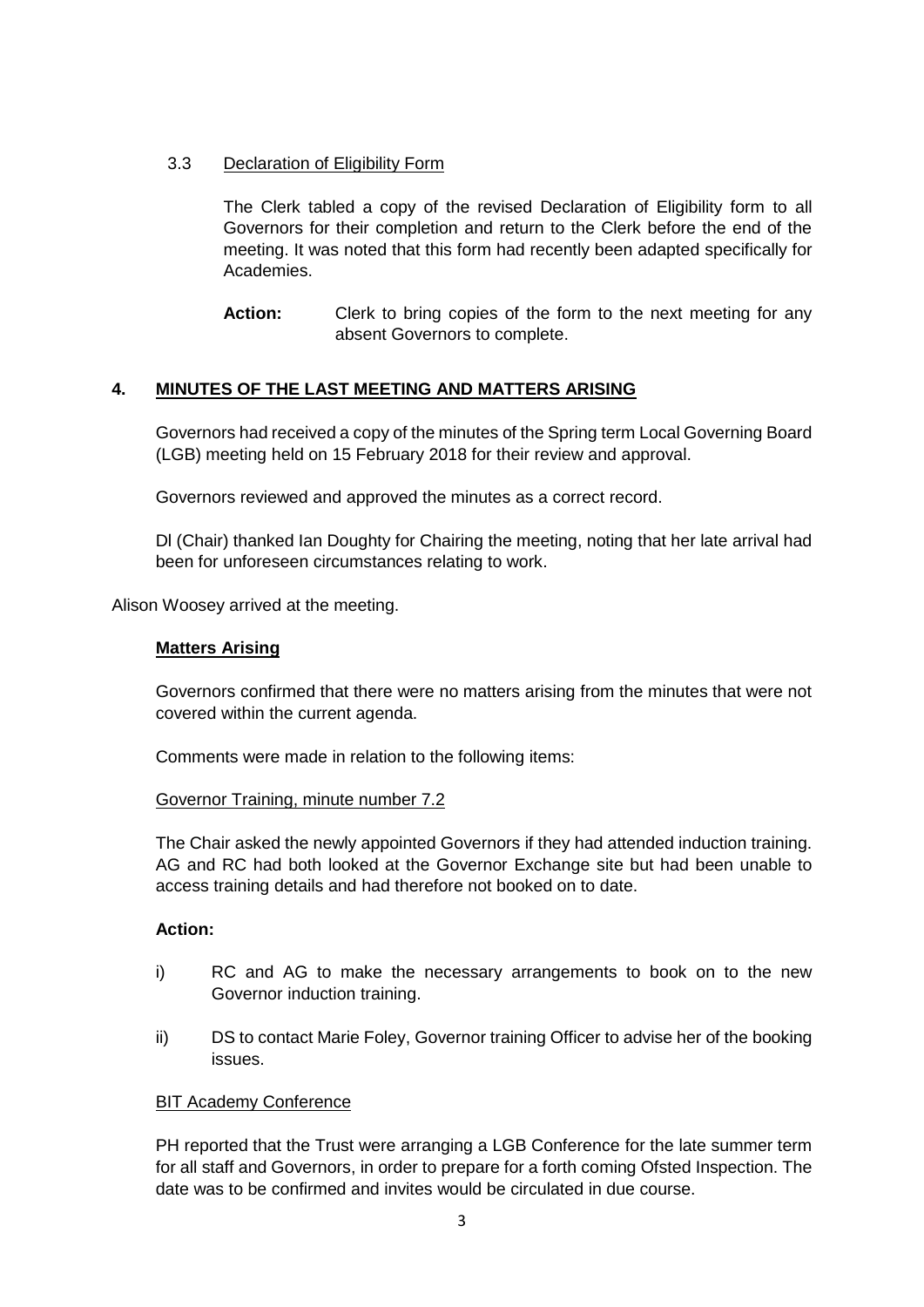# Ofsted Preparation, Minute number 11

PH referred to the minutes of the last meeting and confirmed that all Alternative Provision (AP) handbooks had now been 'RAG'd' and synchronised with the School Development Plan (SDP) and Self Evaluation (SEF). PH informed Governors that further development and evidence testing would commence in the very near future.

Governors were informed that an external School Improvement professional was to visit Park School on 14 June 20198 and the PLC on 15 June 2018 to test the judgements made, provide further challenge, enhance and build additional evidence base. Reports from these visits would be available at the end of the summer term and would be included in the SEF for presentation to Governors and the LA as appropriate.

PH congratulated both academies for the work that was undertaken noting that whilst both settings offered a strong judgement it was felt that additional testing was required in order to enhance the evidence base.

PH thanked Governors for their challenge and support both at meetings and during their monitoring visits. It was noted that the strength of governance was very important in particular for Ofsted purposes and any potential inspection. PH stated that he felt that the Medical Academy held this strength.

HB stated that Governor visits to the Academy were welcome and that it was nice to know that all Governors present were committed to their role and had visited the settings to gain a better understanding of the provision offered.

PH noted that he was very proud of the Medical Academy. It was noted that there had been a wealth of change over recent months including the site relocation of the PLC and the usual high standards had been maintained throughout as could be seen from the Academy Leads reports circulated with the agenda papers.

The Chair and all Governors congratulated the Academy Leads and their teams on their hard work and commitment to the pupils in their individual settings and to the success of the Trust.

**Agreed:** That the minutes of the meeting held on 15 February 2018 be received and approved as a correct record.

# **5. NOTIFICIATION OF ANY OTHER BUSINESS**

The following item of 'Any Other Business' was reported and agreed that this be discussed at this point:

Timings of 2018/19 meetings in relation to Governor week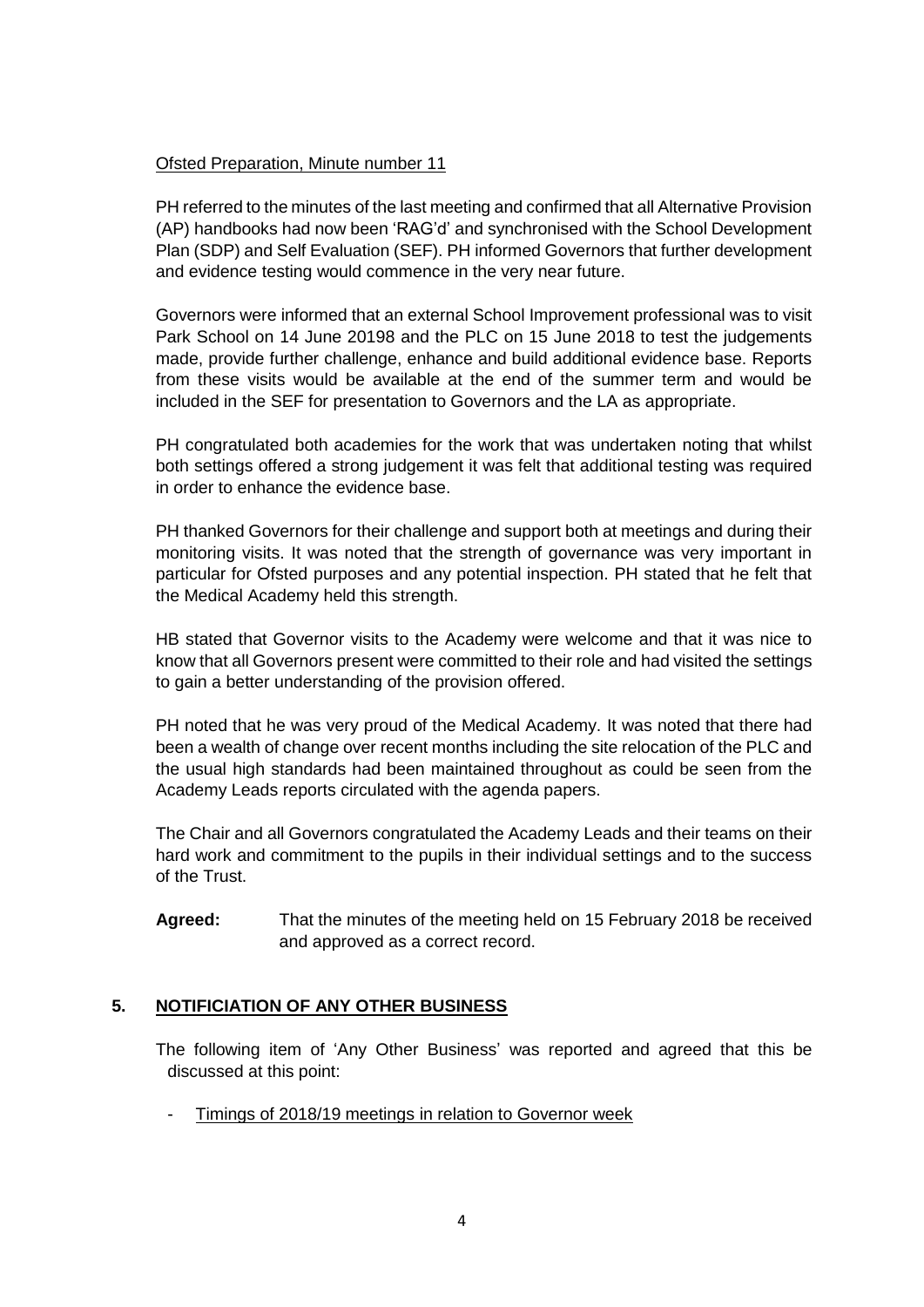HB asked that the date for the next Governor week be arranged at a more appropriate time, in line with the proposed LGB meeting dates to enable timely and more effective reporting back to the LGB thereafter.

PH suggested that he meets with HB at the earliest opportunity to review the accountability schedule and the dates arranged for Governor week to be in line with the dates for the 2018/19 LGB meetings.

**Action:** PH and HB to further discuss the accountability schedule and agree a more suitable date for Governor week for the summer term and future terms in line with the dates of the next LGB meetings for the 2018/19 academic year.

# **6. NOMINATED GOVERNOR REPORTS**

#### 6.1 Chairs Briefing

The Clerk reported that the summer term Chairs briefing had been arranged for Monday 14 May 2018 at 1.30pm and 6pm. The Chair noted that she intended to attend and would make the necessary arrangements to book on.

A report from this would be presented at the autumn term meeting.

**Action:** Chair to book on to the Briefing and prepare a report to be circulated with the papers via the Gateway for the autumn term meeting.

#### 6.2 Link Governors Report on Training / Recent Training undertaken

Mrs Unsworth, training link Governor reported that there had been no training courses attended since the last meeting.

The newly appointed Governors were reminded of the importance of their attendance on the new Governor induction course.

DS confirmed that he would contact Marie Foley to advise her of the difficulties that the new Governors had experienced in accessing booking arrangements.

## BIT Summer Conference

PH reminded Governors that a conference was to be arranged for later in the summer term. It was noted that this was to be an interactive session for all Governors and staff and it was hoped that the event would help prepare Governors and staff for potential Ofsted inspections and enable clarity on how to measure success. Date and venue to be confirmed as soon as possible.

## **Action:**

i) PH to advise Governors of the date and venue for the conference at the earliest opportunity.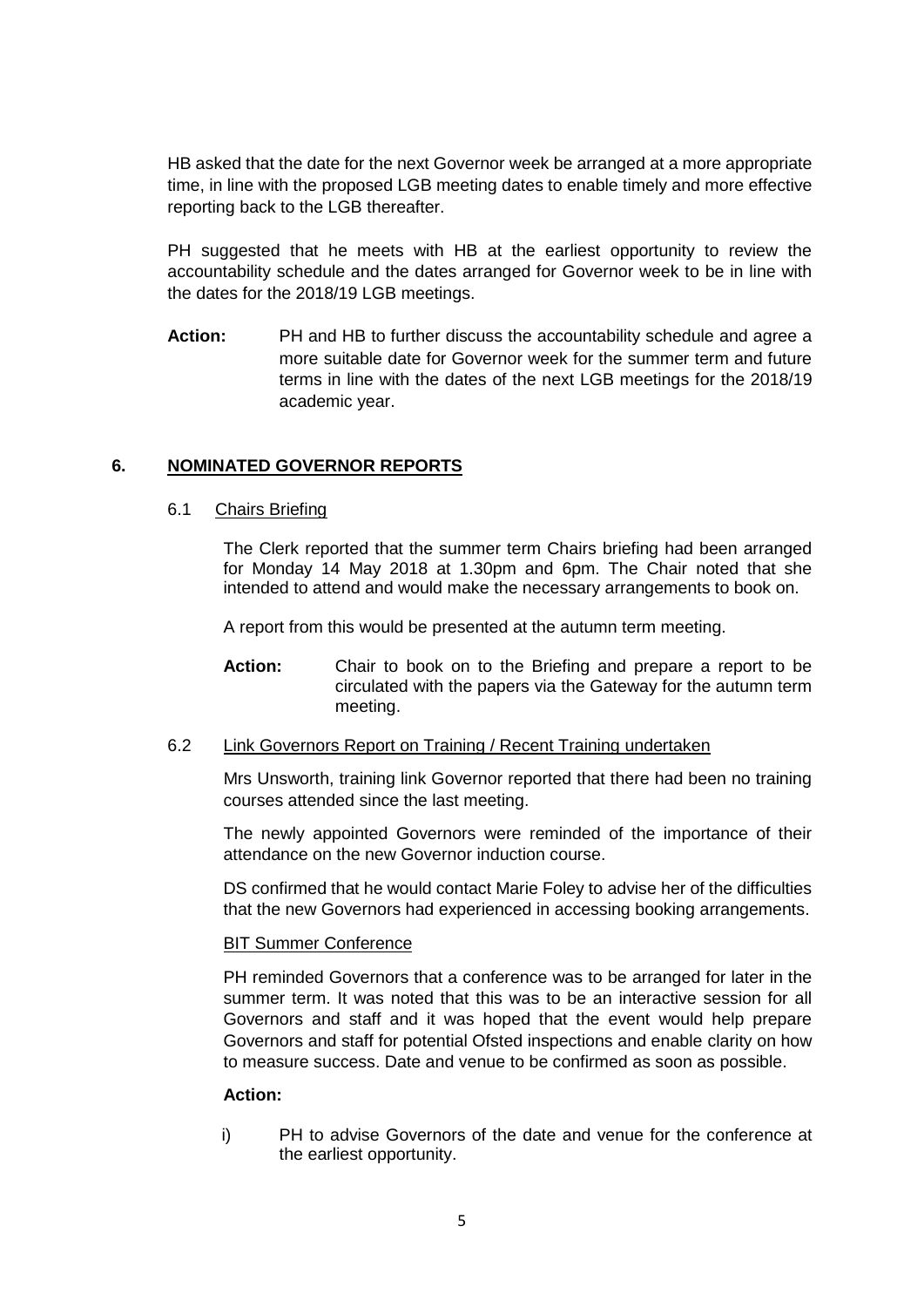- ii) DS to contact Marie Foley re access issues in respect of booking on the new induction training course.
- iii) AW and RC to book on to the New Governor Induction Course at the earliest opportunity.

#### 6.3 Bolton Governor Conference:

.

The Clerk reported that the Governor Services Team was to hold their annual Governor Conference on Saturday 3 November 2018 at the Mercure Bolton Georgian House, Blackrod. The theme was to be Curriculum, Enrichment and Diversity.

All Governors were welcome to attend. It was noted that attendance came at a cost and therefore was dependant on the academies budget as to how many Governors could be permitted to attend.

Further details regarding booking arrangements would be available in due course.

#### 6.4 Nominated Link Governor Reports

The following link Governor reports had been circulated with the agenda papers:

#### 6.4.1 Chris Tye - visit to the Personal Learning Centre (PLC) on 6 February 2018

CT referred to his visit to the PLC commending the staff on a nice new facility. It was noted that there were capacity issues and asked how this could be made sustainable for AW to manage the number of difficult students having a wide range of undiagnosed issues.

HB noted that there were lots of overlaps and similarities in relation to pupil's diagnosis.

A Governor asked if all SEN students were supported by an EHCP. HB confirmed that most of them were.

PH referred back to capacity issues in the PLC noting that the academy were only funded for 5 places but there were 22 students in place. It was also noted that whilst lack of funding was an on-going issue, the academy felt the need to support the students and endeavour to best meet their needs with the Resources available.

Governors were informed that the 'whole Trust' was possibly at capacity, but that strategies including additional funding were required to be built in to make the necessary improvements to enable the provision to best meet the needs of all students.

HB noted that if the pupils didn't meet the required criteria for the PLC they were transferred across to Youth Challenge.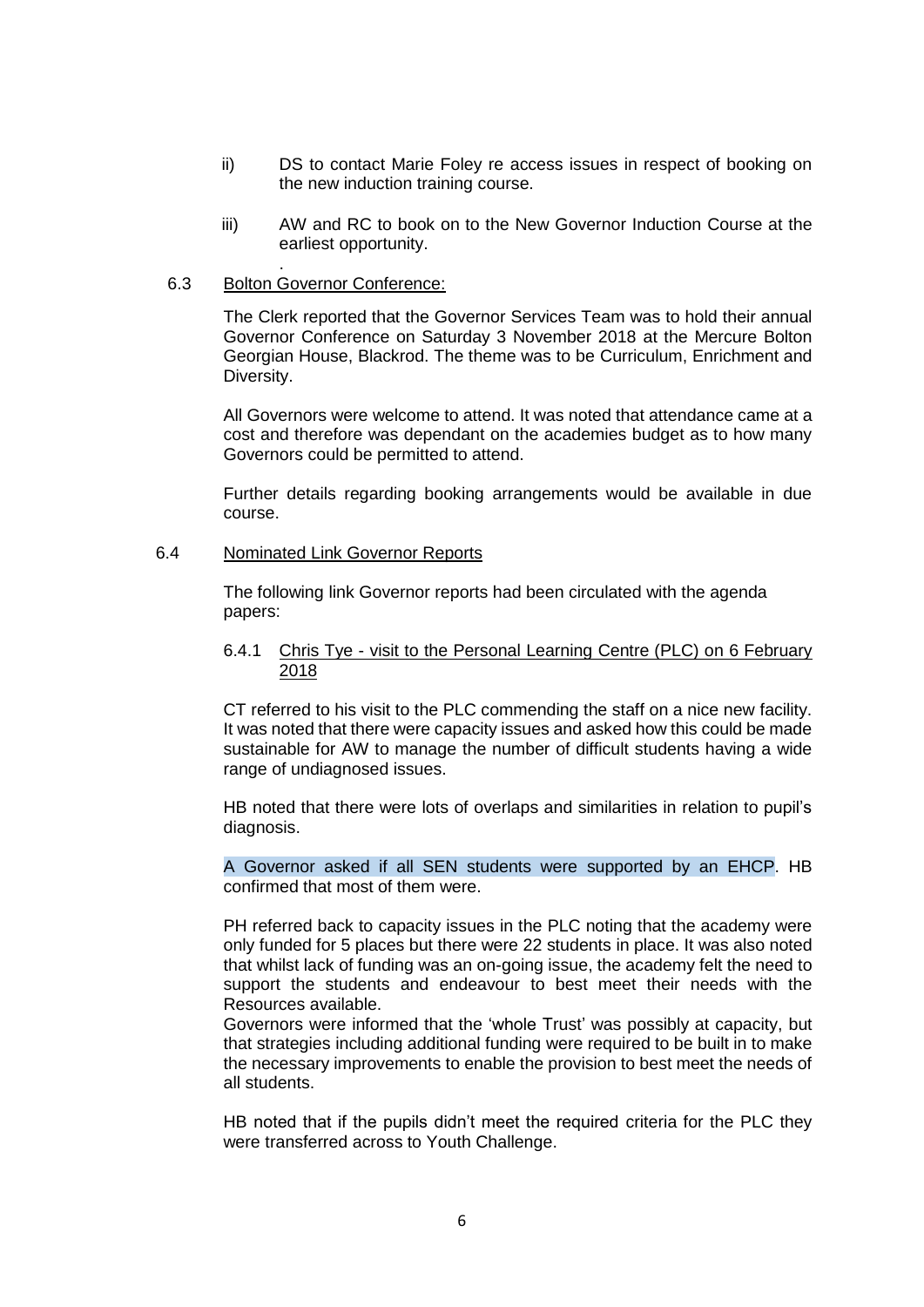Governors were assured that the Trust were doing all they could to ensure that the safeguarding needs of all students were not diluted. There were some gaps in Leadership in this area and this would be addressed at the meetings that had been arranged for next week on 15/16 May 2018.

PH also noted that meetings with the LA Finance Manager and the Chair of Trustees had also been arranged for later today to further discuss funding and capacity issues.

DL referred to then pupils supported by EHCP's and asked if there were specific outcomes for each individual student and if they were making progress

PH confirmed that they were making progress. They were well managed with the strategies that had been put in place to best support their needs.

HB noted that if the provision were unable to meet a specific students needs effectively support would be brought in from outside agencies and specialist ASD provision where appropriate. If the outcomes were successful, the students would be transferred back to their mainstream school setting.

PH informed Governors that educational success was linked to business failings due to the costs incurred and lack of funding required to effectively support the students back to mainstream.

A Governor referred to Ofsted Inspectors noting the need for Governors to be able to effectively articulate the issues that the Academy faced in respect of lack of funding and the dedication and commitment to ensure effective outcomes for pupils.

PH noted that currently standards were maintained but expressed concerns for its sustainability. It was noted that a unity of voice was required and suggested that he and the Chair (DL) make arrangements to speak to Dr Tony Birch, Assistant Director of Education and the RSC – Regional schools Commissioner to further discuss all issues including funding and the various outcomes.

Governors further discussed this matter at length. DS suggested contacting the ESFA (Educational School Funding Agency) to further challenge these issues and seek further support as appropriate. It was noted that the Academy were not in control of the funding received and could not set their own budget but were committed to provide an effective service to effectively met the needs of the students referred to the individual setting. The funding received for this year had been less than the number of pupils it was required to support. It was noted that the issue had been previously raised.

Governors further discussed funding issues noting that the only alternative was not to accept any addition pupils despite the academies want and dedication to support them all.

PH confirmed that all matters would be raised again at the meetings arranged with the LA in the near future with a report back to Governors as appropriate.

6.4.2 Chris Tye – SEN visit on 18 April 2018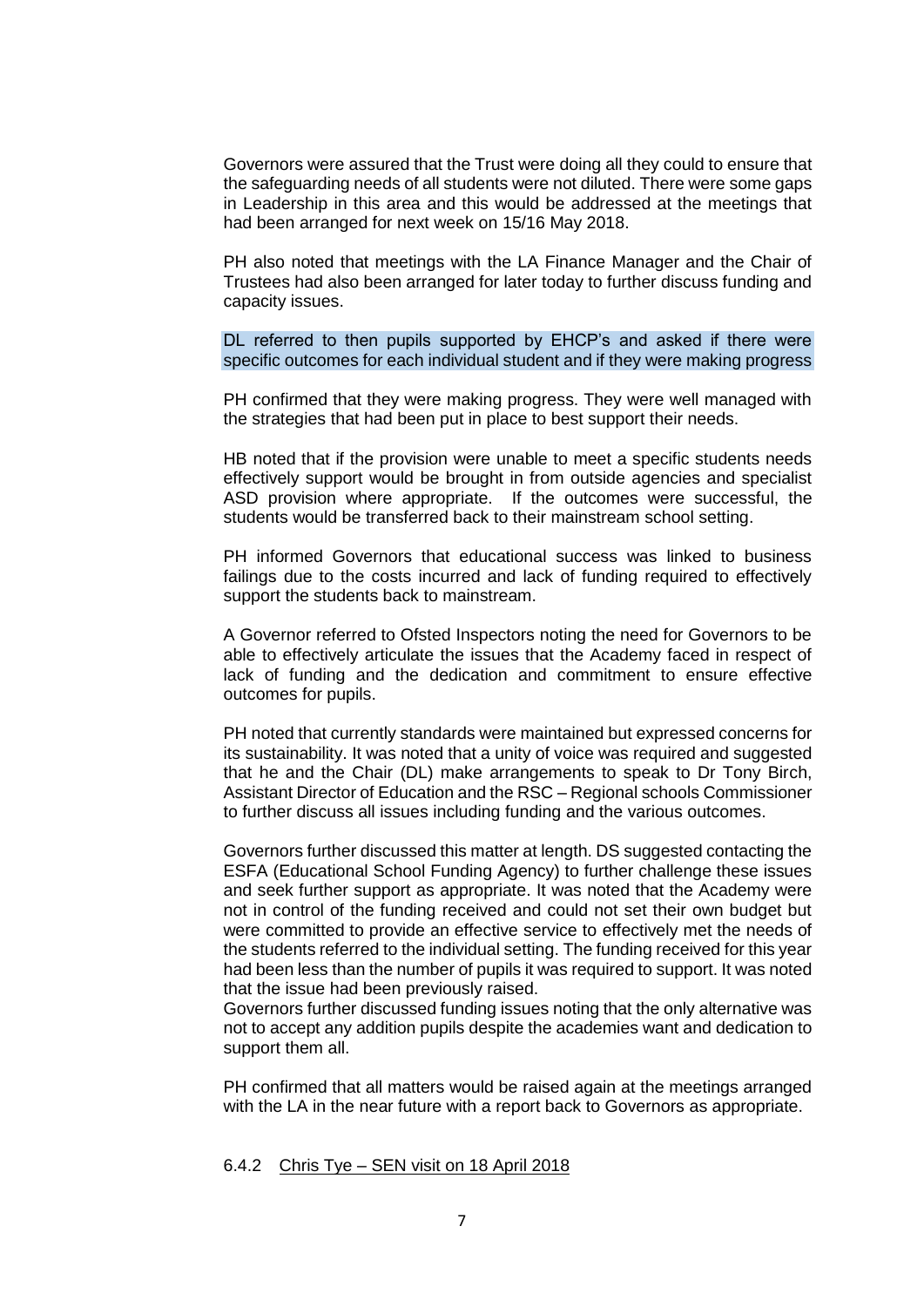CT reported that he had been very impressed with this area of the Academy. CT referred to 'soft progress' noting that he didn't feel any more could be done than was already being done in this area. Staff were to be congratulated.

#### 6.4.3 Amanda Greenwood – Governor visit on 21 March 2018

AG reported that there had been a number of issues reported including how data was held and the procedures in place. It was felt that some procedures in place were labour intensive, but that the information was there.

AG clarified that HB was the Safeguarding Lead with supported by another member of staff.

AG referred to the requirements for all Governors to have a DBS. DS confirmed that this matter was 'in hand' and the details requested from all Governors to complete the required forms.

#### 6.4.4 Ruth Cryer - Staff team visit on 2 March 2018

RC reported that she had visited the Academy attended the staff meeting and met the staff team discussing the measuring of progress and achievements. RC noted that she had also organised a 'drop in' for any member of staff that wished to further discuss and gain support or help in developing a plan. This had been very well received and all staff had attended.

PH thanked RC for organising this it had proved to be a very useful exercise.

## 6.4.5 Ed Swift - Finance Visit on 24 January 2018

ES reported that he had met with DS to discuss the Academies finances and felt that a further visit in the near future was required in light of the earlier discussion in respect of capacity and funding issues.

It was also noted that a visit in respect of HJ4rath and Safety would be undertaken and reported upon at the autumn term meeting.

HB thanked Governors for their commitment and undertaking their link Governor visit to both settings of the Medical Academy. Their challenge and support was much appreciated.

## **7. CURRENT FINANCIAL POSITION**

A copy of the financial report for the LGB had been circulated to Governors for their review and information. DS noted that the purpose of the report was to update the LGB with the financial information in relation to Park School and the Personal Learning Centre (PLC) as at the end of April 2018.

The report outlined the projected financial position for the Park School Teaching Service and the PLC with an explanation of the significant variances.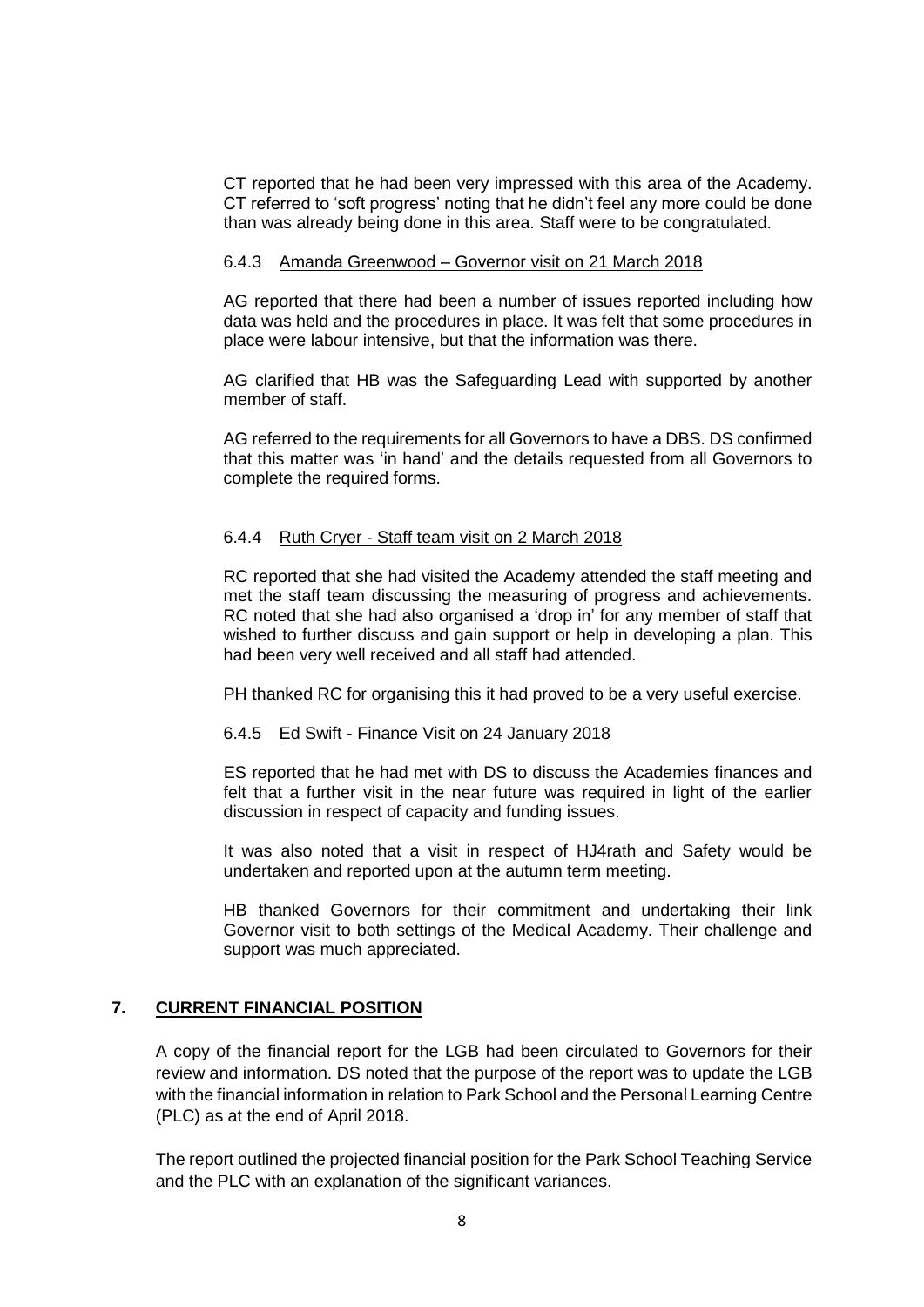DS guided Governors through the report provided referring to the additional cost incurred for taxi's for Park School. It was noted that an increased number of taxi's costing around £40 per day had been provided to ensure the students attended. One driver had been employed for 2017/18 academic year but it was felt that an additional Driver was now required in order to meet this need.

DS referred to the new site for the PLC adjacent to David Lloyds Gym in Bolton. It was noted that the provision was much improved from the previous site and was now fully furnished. It was noted that some furniture had been provided from SERCO, free of charge, but that there had been some additional 'one off' set up costs. It was hoped that benefits could be seen from the additional pupils attending.

Governors were informed that the academy only received base funding for 5 students which was not appropriate given the number of students attending but that discussions with the LA were on-going and it was hoped that additional funding could be provided.

A Governor asked if the academy was ever in a situation where the full allocation of funding was not used and there was a surplus would it had have to repay it back to the LA or could it carry forward to the next financial year.

DS explained that at this moment in time there was no surplus budget to carry forward as the Academy was currently running at a deficit of around £430k. However, in the event that there was a surplus resulting in 5% of the annual turnover (equating to £300,000 or beyond) this could be re-invested into next year's accounts and utilised to buy enhancements for the Academy. It was also noted that the current deficit would be carried over.

Governors thanked DS for his informative report.

**Agreed:** That Governor's receive and note the information presented within the circulated financial report.

## **8. GENERAL DATA PROTECTION REFGULATIONS (GDPR**)

A briefing note in respect of the new general Data Protection Regulations (GDPR) had been circulated with the agenda papers for Governors information.

Further to the details provided DS explained that the security of data and personal information was required to be 'tightened up' in line with the updated regulations. GDPR had been discussed at a recent risk and Audit Committee and that the committee were currently in the process of compiling a privacy notice for all staff and pupils. It was noted that training would also be provided for all staff to ensure that they were aware of the required protocols.

Governors were informed that the new regulations come into place on 25 May 2018 and that schools and Academies were required to have and action plan in place by this date.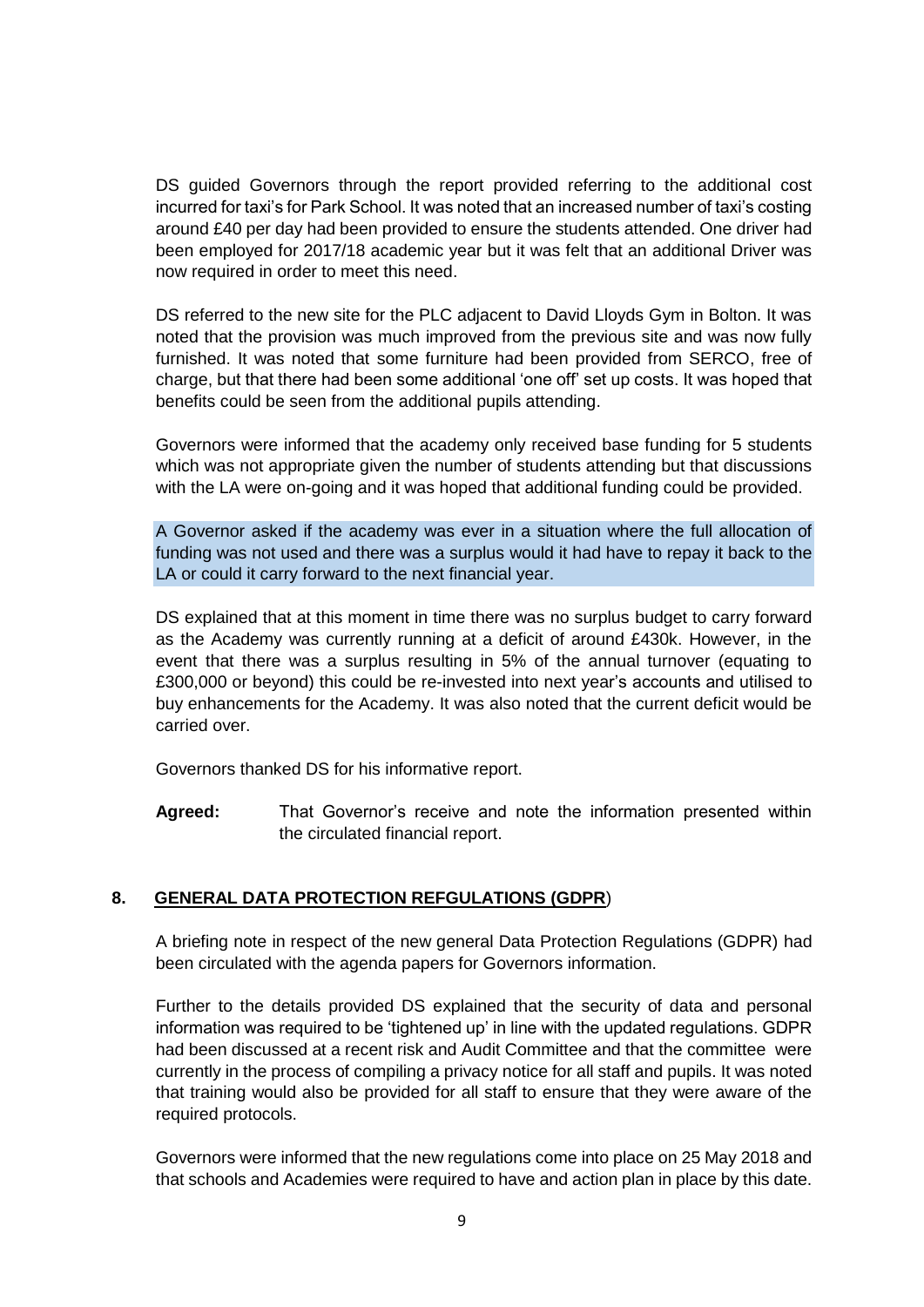DS confirmed that a Data Protection Officer (DPO) was required to ensure full compliance and that he had been appointed to undertake this responsibility.

Governors discussed this matter at length noting the need for schools to ensure that school contacts, email addresses, phones and all school devices were kept separate from all personal contacts and devices and also that all Policies were GDPR compliant.

DS confirmed that a GDPR action plan was in place and that review of all policies had been undertaken and they were all GDPR compliant.

Ian Doughty left the meeting at this point.

**Agreed:** That Governors note the details provided.

## **9. ACADEMY LEAD REPORTS TO LOCAL GOVERNORS**

A copy of the Academy Leads report for:

- i) Park School
- ii) The Personal Learning Centre (PLC)

had been circulated with the agenda papers for Governors review and information.

The Academy leads were requested to present their reports to the Local Governing Board as follows:

HB presented her report in respect of Park School. The following key items were included:

#### Park School

- Capacity and Pupil Movement
- Safeguarding
- SEND
- Looked After Children
- Children Missing Education
- Disadvantaged Children's Grant
- Health and Safety including First Aid training and Evacuation/Invacuation drills
- Pupil Outcomes
	- Personal success targets (PST's)/including report
	- **Attendance**
- Quality of Teaching
	- Spring 2018
- Pupil Destinations
- Personnel Issues
- Appraisal Procedures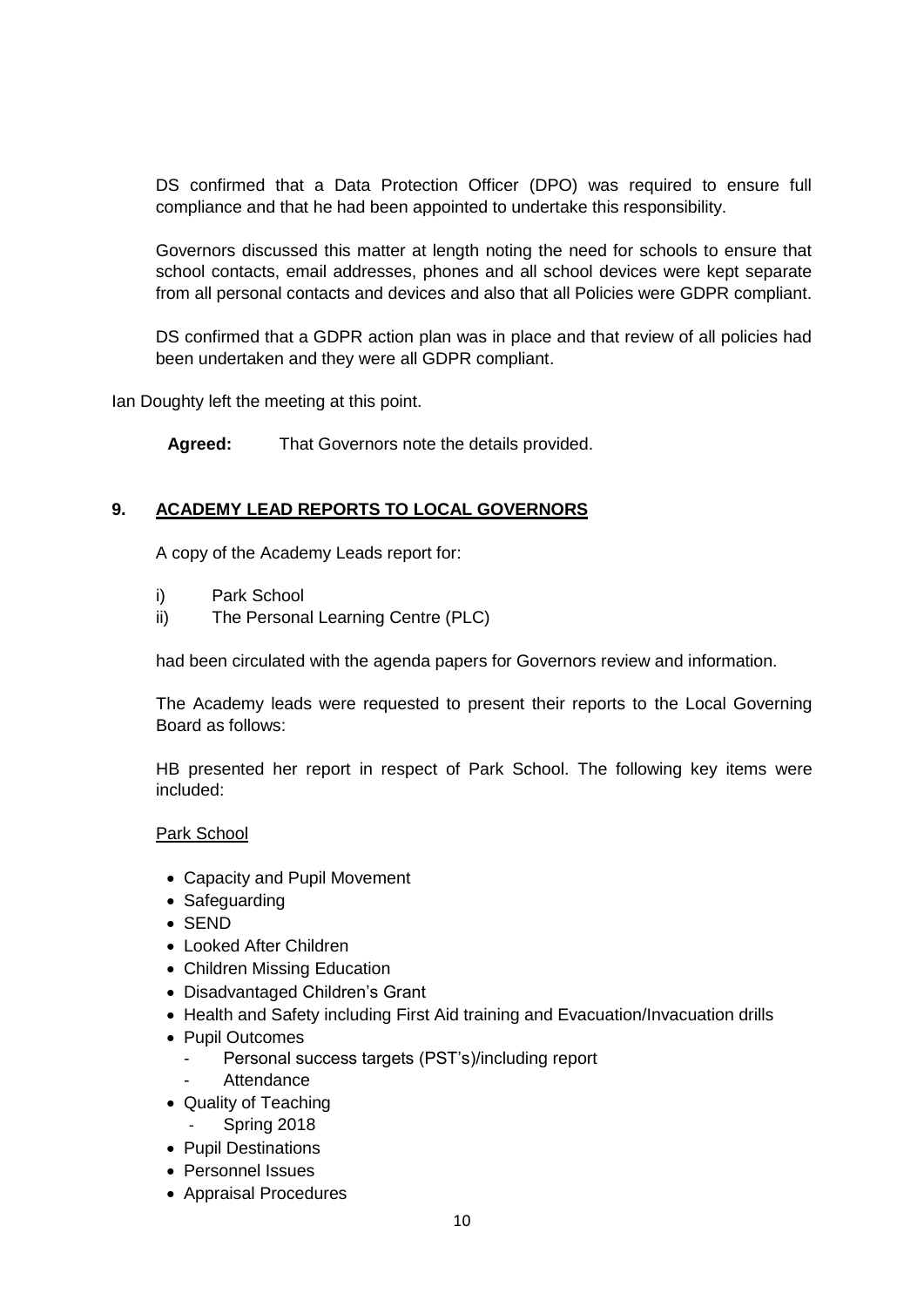- Training
- Curriculum
- Stakeholder satisfaction data

## Pupil Outcomes/Personal Success targets (PST's)

HB referred to the section in her report in relation to PST's and Pupil Outcomes regarding academic v non-academic progress. Governors were also referred to the detail in the SIP report which she felt may not mean much to Governors in isolation noting that there was no outstanding progress recorded.

HB explained that this detail was shown in a different way showing the child's journey and the progress that they had made with the evidence being presented in the PST's. Governors were guided through the detail provided and also the additional PST's report circulated for item 9 in the agenda. HB explained that there were 6 PST's and if pupils were on track in all 6 areas it was classed as 100% progress. Additional support was put in place for any students causing concern and increased challenges set for any student making good progress to ensure that they all reach their full potential.

A discussion was held with further explanations being given to Governors in respect of the processes used for measuring progress, PST's and outcomes for the students in this setting.

HB asked Governors if they felt the reporting methods presented were clear enough to meet their monitoring and challenging needs and also if the reports reflected the outcomes and progress of the students effectively. HB noted that she felt that this reporting method gave Governors a good overview of the progress made.

Governors agreed that the reports provided gave a good overview.

A Governor referred to OFSTED and asked how much focus there was on Key stage 2 targets for Alternative Provisions (AP's) or was this reported separately.

HB explained that it was felt that Ofsted inspectors were now more aware of the Alternative Provision and had a better understanding of the context of each setting and the differences between Key stage 2 targets for both Mainstream and AP settings. It was noted that progress made was not always academic for pupils in AP settings, it could be more social or emotional. It was felt that inspectors now realised this and were more aware of the social inadequacies of some students and how they were academically challenged.

PH reported that the data set presented a clear picture for both Governors and potential Ofsted Inspectors understanding The Personal Learning Centre (PLC)

AW presented her report that included the following key items:

Capacity and Pupil Movement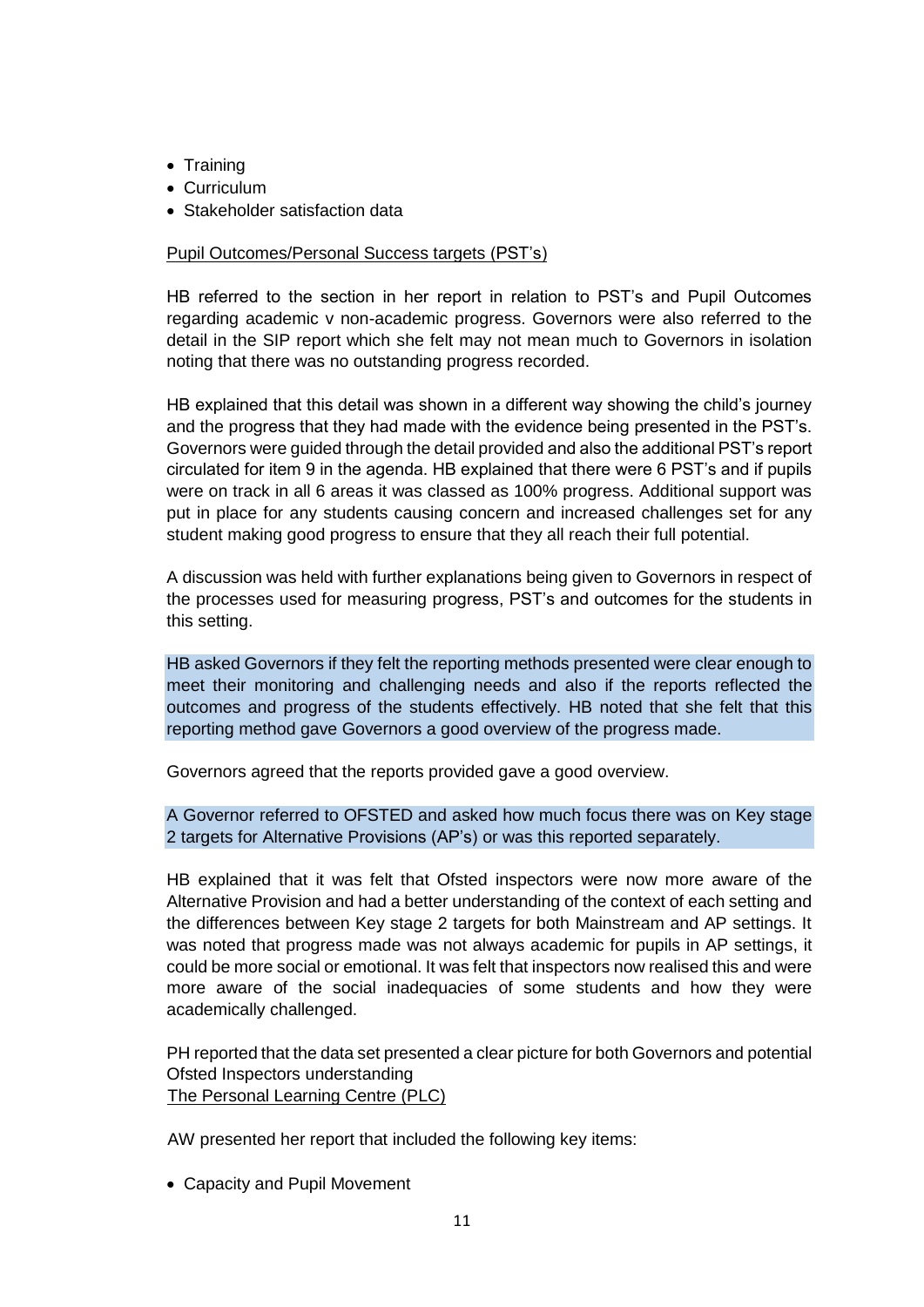- Safeguarding
- SEND
- Health and Safety
- Pupil Outcomes
- Pupil Behaviour
- Quality of Teaching
- Pupil Destinations
- Personnel Issues
- **Curriculum**
- Stakeholder Feed back

AW informed Governors that that the PLC was currently working with the School Improvement Professional (SIP) in respect of personal success targets and setting personal learning targets in a similar way to that of Park School.

PH reported on the importance of how data was presented. Governors were referred to the attendance detail highlighted in the circulated report going from 37% to 69%. Concerns were expressed that this detail needed to be presented to show progress and be celebrated.

The Clerk suggested that comparative data from previous years could be included as was the case for other mainstream school settings in order to highlight any improvement and progress made and also to include a narrative to explain the journey taken in order to achieve the progress made.

A Governor asked if there were any trends/paths that pupils had taken in returning to mainstream school as a success criteria.

AW explained that unfortunately as this was a new provision there was currently no historic data but that this was being collected as evidence for future reporting purposes. It was hoped that they could find a suitable method to quantify this detail.

PH noted that all pupils had individual needs it was important to record the individual journey taken, capturing all evidence to support the progress made whether it be academic or personal progress.

AW noted that it was important that this information was gathered and shared with the returning school to enable the school to continue to manage the pupil effectively meeting their needs as required and maintain a positive destination.

DL referred to pupil destinations and the need to retain information once the student attends  $6<sup>th</sup>$  Form colleges and other further education establishments until the student reaches 19 years. CU noted that she had details up to December last year.

DL noted that there should have been a survey undertaken in January 2018 and suggested that CU contact Andrew Knott, PA at Connexions who was responsible for monitoring pupil destinations up to 19 years of age. It was thought that he should be able to offer CU support with this detail as these records were required to be kept.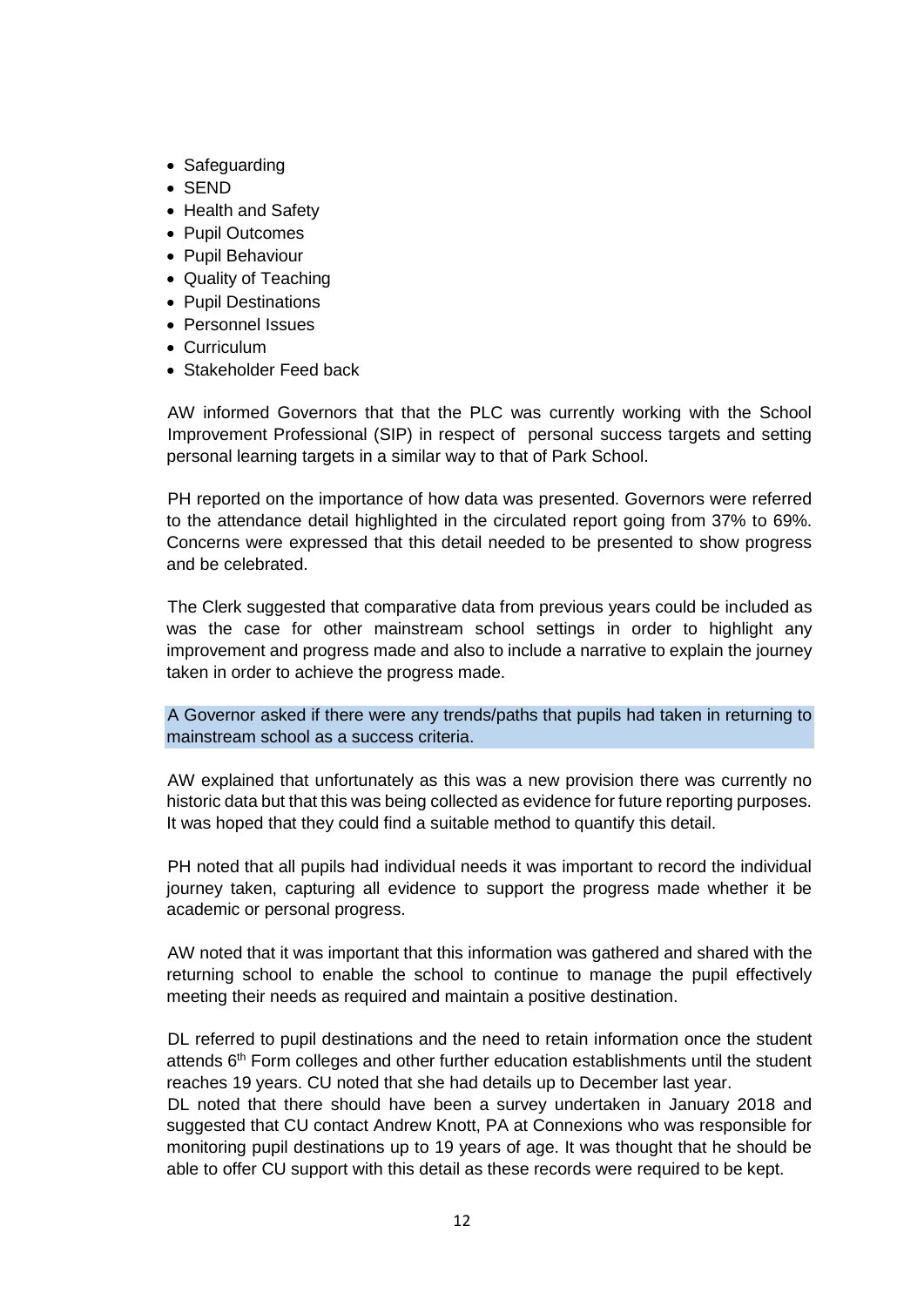CU noted that she currently works very closely with Andrew and would send him a list of names in order to update the academies records.

Action: CU to contact Andrew Knott, Connexions to request that he provide confirmation of ex-pupils destinations.

# Year 11 Outreach Pupils

AW referred to a number of pupils being nervous of the next steps following year 11 noting that funding issues prevented the facility for a year 12 provision.

PH confirmed the need for a year 12 provision and reported that this matter was currently under discussion at Trust level.

9.1 Review and approval of the Academies Self-Evaluation (SEF)/ Strategic Development Plan (SDP)

Governors were informed that the SEF/SDP for both settings was still work in progress, they were both currently in the testing stages but were available for Governors review if required. It was noted that there had been a wealth of Governor Visits to each setting and therefore Governors could see the progress that was being made.

CT referred to 'capacity' in respect of sustained improvement and asked if this detail had been highlighted within the SEF/SDP. It was noted that it would be useful to include despite the financial challenges to show that it was being considered.

PH explained that this was not currently on the SEF, thanked CT for his suggestions and agreed to consider it at the Academies Ofsted management team meeting planned for 11 May 2018.

**Action**: PH to discuss including capacity/funding issues within the Academies SEF at the Management meeting planned for 11 May 2018 with a report back to the LGB as appropriate.

#### 9.2 Visit by School Improvement Professional (SIP)

A copy of the SIP reports for both academes had been circulated with the agenda papers for Governors review and information. The Clerk noted that this was a rolling note that was added to each visit.

- **Agreed:** That Governors note the information received for both academies.
- 9.3 Termly report on Children Looked After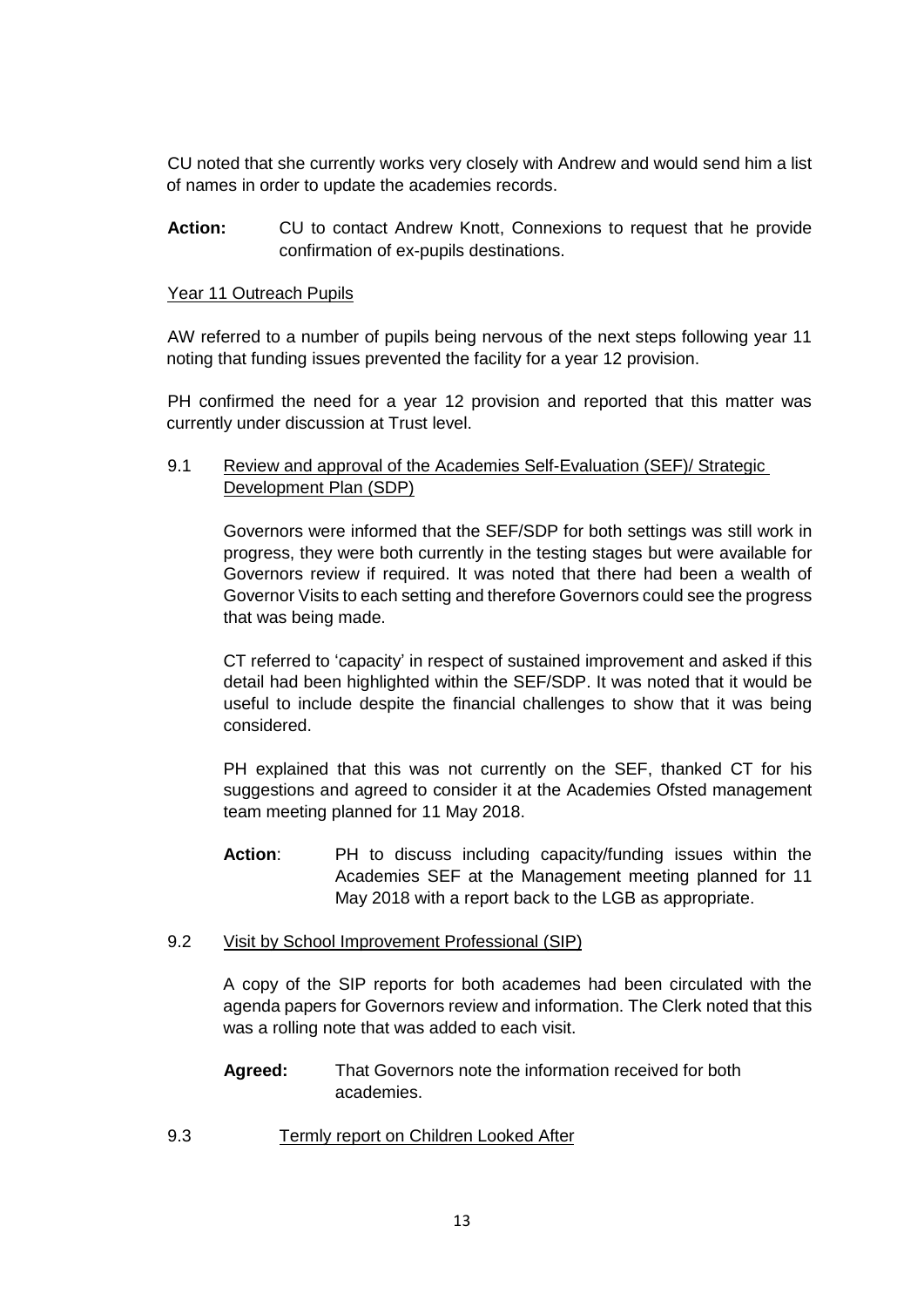Both Academy Leads confirmed that information in respect of Children looked after had been presented within their Academy Lead reports.

**Agreed:** That the termly report on the provision for Children Looked After at both settings be received and noted.

#### 9.4 Termly Report on Attendance and Children Missing Education

Both Academy Leads confirmed that information in respect of Attendance and Children missing education had been presented within their Academy Lead reports.

The Clerk noted that a report in respect of attendance, relating in particular to pupils whom are on a part-time timetable had been included within the agenda circulation. It was noted that the LA were required to obtain information from all schools, regardless of their governance, up to date and accurate data of all children on an agreed part-time timetable.

Governors were informed that all school's had a statutory duty to inform the local authority of any part-time education arrangements of pupils. Governors should have sufficient information about children and young people who are not accessing school in the usual way, so that they can challenge the amount of provision being made and evaluate its effectiveness.

## **Agreed:**

- i) That the Academy Leads reports on Attendance, 'Children Missing Education' and 'Part-Time Timetabled Pupils be received.
- ii) That Governors receive and note the details presented on the briefing note that had been circulated with the agenda papers.
- 9.5 Termly Report on Disadvantaged Children's Grant (Pupil Premium) 2017/18 and the 2018/19 allocation

The Academy Leads for both settings confirmed that details relating to the use of Pupil Premium funding for 2017/18 and the intended use for the 2018/19 allocation had been highlighted within their circulated reports.

**Agreed:** That the report in respect of PPG be received and noted.

#### 9.6 Flexible Working Request (Park School)

HB reported that she had received a flexible working request for a member of staff to reduce their working hours to 0.6FTE effective from 1 September 2018.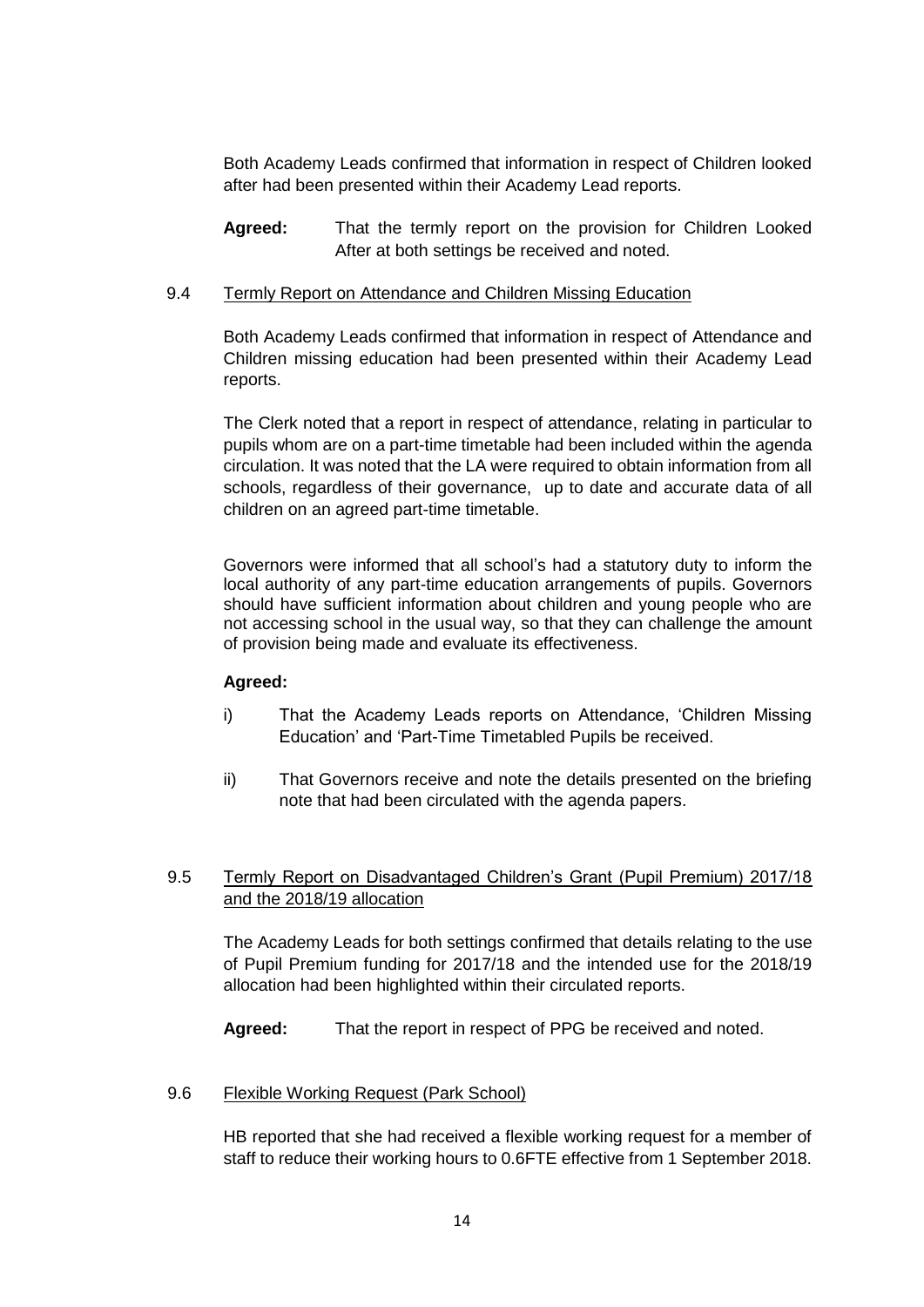Governors were informed that whilst this was not ideal, the request had been accepted. It was noted that they were a very valued member of staff and the academy did not want to lose their expertise.

DS referred to a number of agency staff that were currently in post across the Trust. It was felt that a review of this was required with a view to them becoming 'Trust employees'. Discussions in this regard were required to be undertaken with each academy lead including budget availability and factoring in any additional costings that this may incur.

Governors further discussed this matter and

**Agreed:** The flexible working request wef 1 September 2018, on the understanding that this would not be detrimental to the service provision.

# **10. POLICY REVIEW/APPROVAL**

The following Policies had been reviewed subject to approval by the LGB for both park School and the personal Leaning Centre (PLC):

- 10.1 Attendance
- 10.2 Accessibility
- 10.3 Invacuation/Evacuation
- 10.4 First Aid
- 10.5 Health and Safety

A Governor referred to the Accessibility Policy and asked if the Policies for each setting included examination arrangements. PH confirmed that there was a separate Trust wide Policy for Examinations but felt that some cross referencing with the LGB policies would be beneficial. This amendment was agreed by all Governor

## **Agreed:**

- i) That all policies as listed above be approved for each Academy.
- ii) That the Academy Leads for both settings amend their Accessibility Policy to reflect a cross reference in respect of examinations to the Trust wide Examination Policy.

## **11. EVACUATION/INVACUATION PROCEDURE**

## 11.1 Spring Term 2018

At the last meeting Governors were assured that a successful evacuation/Invacuation drill would be carried out before the end of the Spring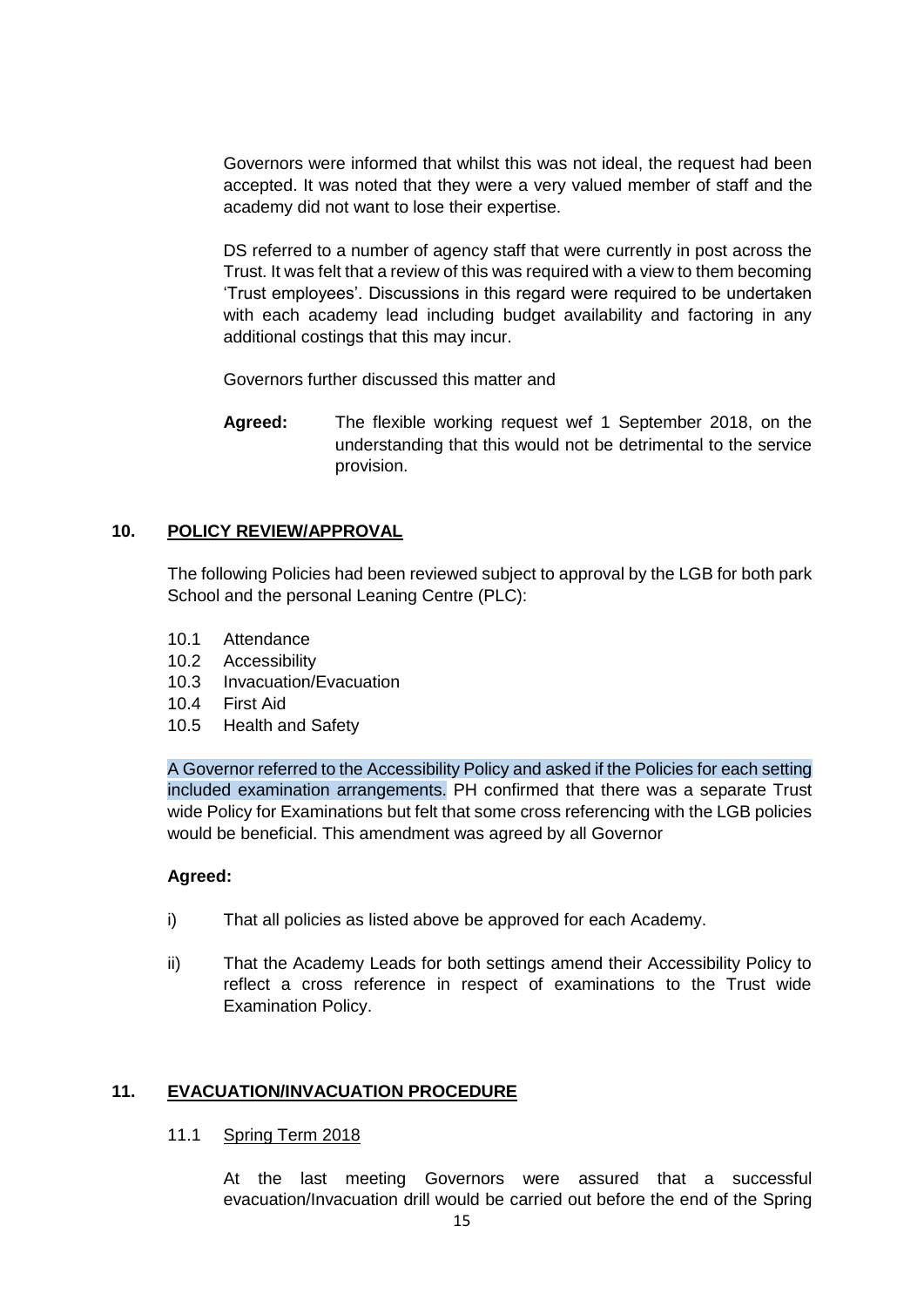term 2018, with a report back to Governors at the Summer Term 2018 meeting. Both academy Lead confirmed that this had been completed.

It was noted that these procedures were always reported retrospectively

#### 11.2 Summer term 2018

The evacuation/Invacuation procedure for the Summer term 2018 for both settings would be presented at the autumn term meeting.

## **12. SCHOOL WEBSITE COMPLIANCE**

Further to the minutes of the last meeting AG reported that she had undertaken a review of the Medical Academies website using the website checklist provided at the last meeting noting that a number of items that were missing

DS concurred with this report noting that some area that the checklist related to were not applicable to Alternative Provisions. DS referred to Governors attendance to meetings noting that this detail was still required at LGB level for publishing on the website. It was confirmed that this detail was in place at Trust level.

AG c0ommented that she had found the site very difficult to navigate, probably due to there being 5 academies.

The Clerk noted that it was important that Governors and members of the public could access details easily, particularly for Ofsted purposes and website accessibility and compliance was a current focus.

Governors discussed the need to publish 'the offer' on the website for each setting and also in the SEND policies.

PH commented that he felt a website specialist ought to undertake a review of this and make the necessary changes to ensure it was easier to navigate. This was agreed. Governors thanked AG for her review of the website.

**Agreed:** That the website be monitored on a termly basis with a report back to the LGB as appropriate at each meeting.

# **Action:**

i) PH to make the necessary arrangements for a website specialist to review the academy website and make the necessary changes to make it more 'user friendly'.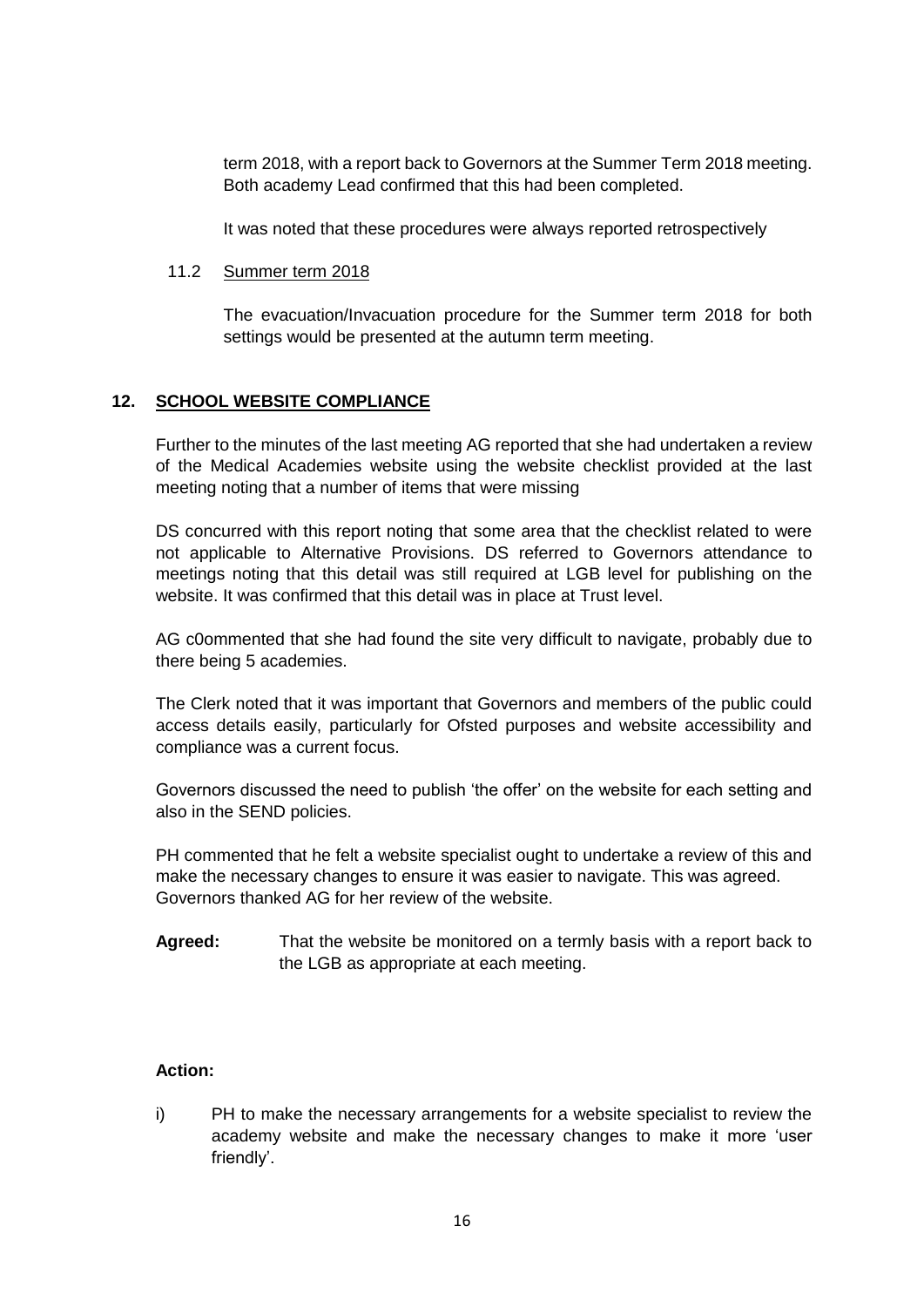ii) DS and AG to arrange a meeting to further review the website to ensure compliance with a report back to the LGB in the autumn term.

PH apologised for having to leave the meeting at this point due to him being required to attend another previously arranged meeting.

# **15. CLERKING AND SUPPORT SURVEY**

The Clerk reported that as part of the Governance Services Team's commitment to service delivery, all Chairs of Governors and Head Teachers of schools and academies that buy into the Governor Clerking and Support Service were invited to take part in the 2018 biennial clerking and support service delivery survey.

The survey aimed to seek the views of customers to ensure that the service provided was consistent with the service level agreement and the expectations of governing and trust boards. It was intended that the data collected would be used to ensure continued improvement of the service governing and trust boards receive.

Questions on areas such as the accuracy of advice and information given by the service, the team's focus on customer care and support and the quality of documentation including minutes, agendas and reports, are included within the survey.

An email link would be sent to all Chairs and Heads throughout the summer term to access the survey online and feedback would be provided to all schools once the information has been collated and analysed.

## **Agreed:**

- i) That the board note the report.
- ii) That DL as Chair and PH as Executive principal respond to the survey on behalf of the Board.

## **16. DATES OF NEXT LOCAL GOVERNING BOARD MEETINGS**

Governors discussed the proposed dates noting that holding meetings on Wednesdays as had been highlighted on the circulated agenda could prove problematic due to the availability and work commitments of a number of Governors.

The Clerk agreed to further discuss this matter with PH and would confirm if the day could be changed around with another LGB.

HB noted that she could also discuss this with PH at a meeting they had planned for later this week.

*Since the meeting PH had informed the Clerk that a review of the meetings across all LGB's had been undertaken for the 2018/19 academic year, taking into account availability and effective reporting. It was confirmed that the Medical Academy LGB meetings for the 2018/19 academic year would be held on Tuesday's.*

**Agreed:** That the meeting dates for the 2018/19 academic year be as follows: